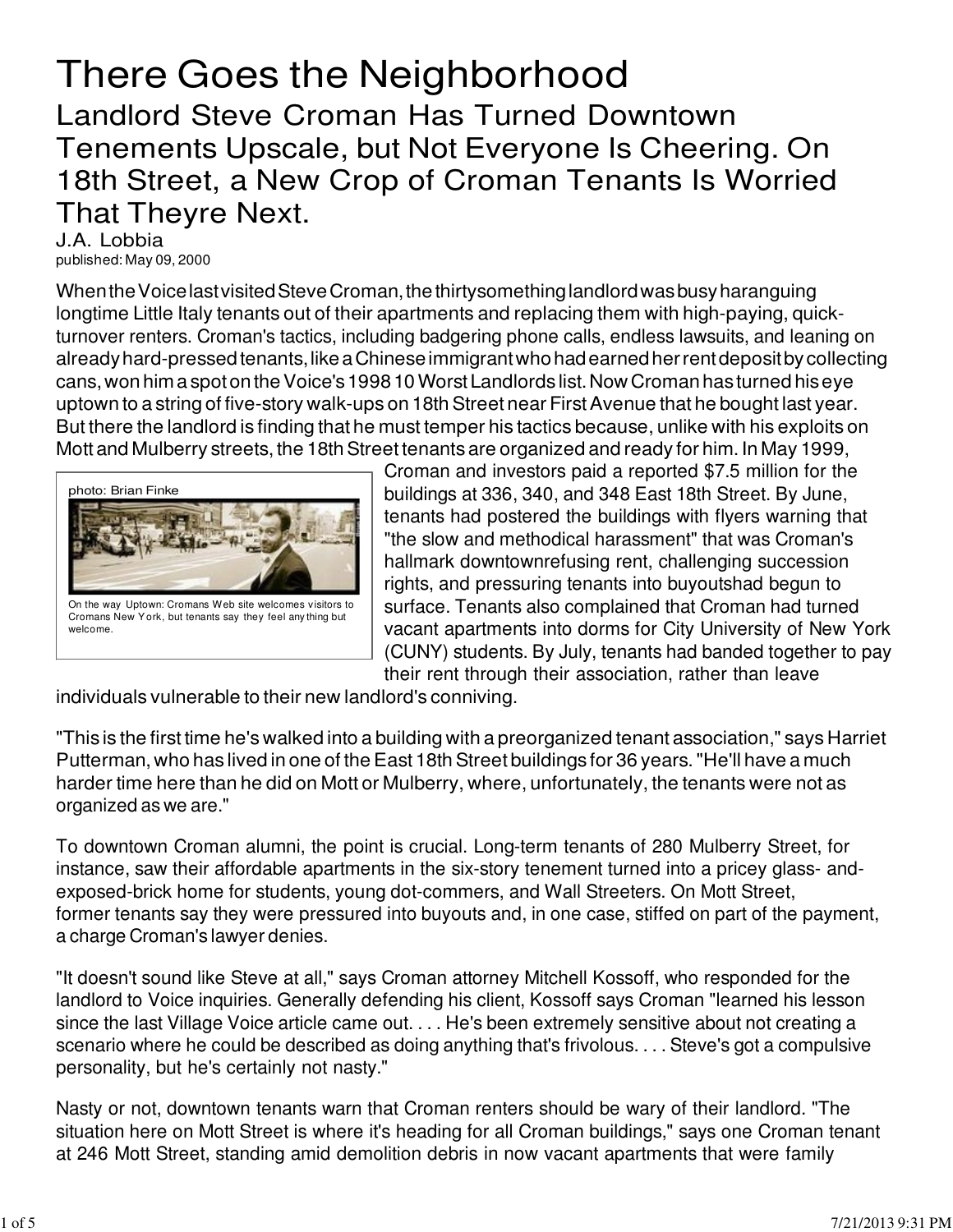homes before Croman bought the building in 1997. "With Croman, this is the real deal, and long-term tenants had better be ready for it."

In fact, Croman tenants on both sides of 14th Street are contemplating a move that has not been undertaken since "Dracula landlord" Leonard Spodek terrorized Brooklyn tenants in the 1980s: forming a citywide union of Croman tenants. And they've got help from the office of at least one public official, State Senator Tom Duane. "We are working with the tenants throughout all the Croman buildings and organizing them," says Duane staffer Andrew Berman.

Croman's concentration of property along Mott and Mulberry streetsfour buildings in a two-block areahas magnified his role in transforming Little Italy into Nolita; in other areas, where his holdings are more scattered, his effect is less obvious. But with his ownership of more than a dozen buildings from Gramercy to Greenwich Village and a brokerage firm that lists many more citywide, Croman's influence on the real estate scene cannot be dismissed. Says Janet Freeman, a Little Italy resident who is not a Croman tenant but who has seen him change her neighborhood from an affordable, stable community into an incubator of trendy, if transient, tenants: "His destruction of neighborhoods is intense."

Croman's very styleat turns relentless, then solicitousis disturbing. Tenants say they have been as creeped out by his unusually friendly overturesasking them if they've missed him, for example, and sending holiday packages of chocolates and blue corn tortilla chips via UPSas by his constant phone calls, especially to immigrant tenants and their English-speaking children. He regularly invites tenants out for coffee, but before the creamer hits the table, they say, Croman has already launched into hardball tactics to get them to move. The first step is usually a chummy buyout offer, typically with a proviso that they tell no one the terms. If the deal is rejected, tenants say, Croman threatens eviction.

"I don't view talking to your tenants and offering money per se as harassment," says Kossoff. "I can see how it can be uncomfortable and be perceived as an inappropriate act, but Steve Croman is not the thing that goes bump in the night. Of all the stuff that I know landlords do in the city of New York, to me that's very far down the spectrum of something that would be loathsome in nature," says Kosoff, a seasoned landlord attorney.

Disruptive as Croman may be to a neighborhood, he is also a quintessentially Gotham phenom. "In some ways, I feel that calling Croman bad is beyond the point," says Bill Obrecht, who lived at 280 Mulberry for more than two decades and who battled Croman for years before accepting a buyout. "It's like saying that cancer is bad. The cells are just doing what they're trained to do. Croman is just one of those guys whose job is simply to make money no matter what. He always seemed a little surprised when I would look at him like he was dirt. But what happened in the neighborhood seems to be very much the normal course of events. People fight as hard as they can, and they get pushed out. It's so New York."

Croman's foray into real estate came just two months after his 24th birthday. In November 1990, he incorporated Croman Real Estate, specializing in downtown apartment sales and rentals. In 1992, he bought a tenement at 221 Mott. By the end of the decade, Croman, now 33, had purchased nearly 20 properties. And while the Croman Real Estate Web site bids visitors "Welcome to Croman's New York," for many Croman tenants, the last thing they feel in their homes is welcome.

His Mott Street properties illustrate the point. At 234 Mott, Croman's incessant phoning of tenants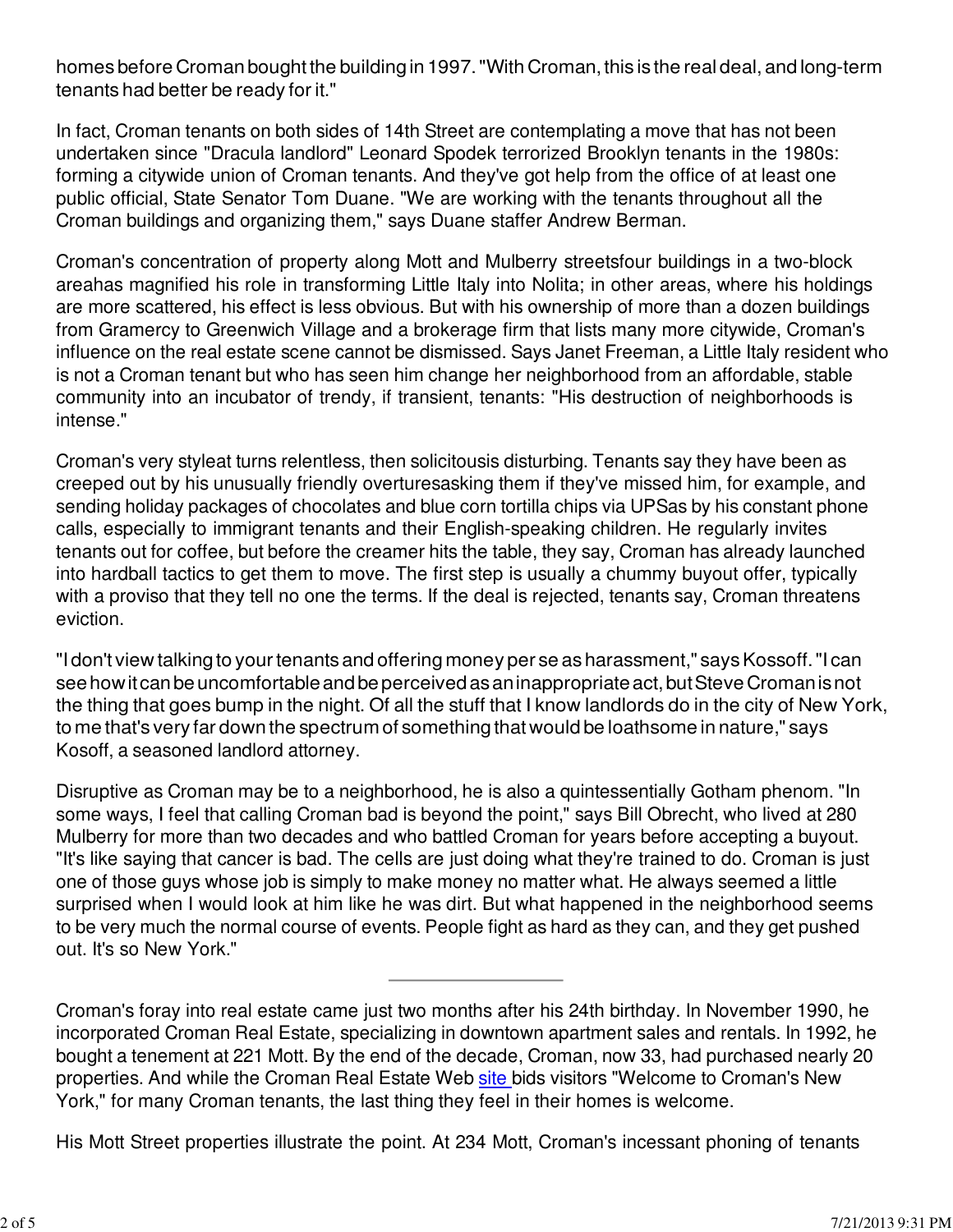resulted in a ban forbidding him from calling them or their families to talk about vacating their apartments; now, such contact must be lawyer-to-lawyer. The 1998 stipulation was brokered by a state housing agency after tenants, mostly Asian immigrants, brought harassment complaints against Croman.

"He'd call you or his staff would call you day and night, at home and at work," says Rosie Wong, a housing organizer "He'd say, 'You know this is a shitty, dangerous building. Why don't you move out?' " Tenants recently renewed the phone ban for two years.

Kossoff says tenants are mistaken if they take Croman's hands-on style for harassment. "His m.o. is not to belittle or badger, and if I were the one serving notices and having discussions with tenants, The Village Voice would never be involved. But the fact that he tries to save some money on legal feeswhich is really what he's doingand does it himself, he holds himself up to this kind of a microscope."

In an eviction suit pending against a Chinese family at 234 Mott, Kossoff's firm itself wasscolded by housing court judges. In September 1998, Judge Margaret Cammer reprimanded the firm for demanding that the tenants' lawyer produce dozens of documents in an attempt to show that the tenants had illegally sublet their apartment. Such demands cannot be made without the judge's permission. Then in November 1999, Judge Michelle Schreiber chastised Croman's lawyers for "inappropriate use of subpoena power" when they sought records regarding the tenants' phone, utility, and bank accounts without the judge's required permission.

Kossoff says that a third judge ruled that the document demand did not merit a sanction. And he says that the question of whether lawyers can issue trial subpoenas is "very hot" now in civil courts. "For whatever Judge Schreiber ruled, I can show you three other decisions that go exactly the opposite way," says Kossoff.

Joshua Goldberg, the tenants' lawyer, says that in this case, Croman is "attempting to take advantage" of tenants whose command of English and the law might be limited. Goldberg calls Croman's 1997 allegations about an illegal sublet "flat-out false," and notes that the landlord abandoned the case by not acting on it for a year, only to file another suit that was essentially the same but charged that the tenants really lived in a Brooklyn home. Kossoff says a deed shows that the tenants owned the home but transferred it to their children after getting legal papers.

Goldberg says the tenants may have helped their children buy the house. "It's not unreasonable for a parent to assist a child," says Goldberg. "The fact that they live on Mott Street is completely corroborated by phone bills, mail, driver's licenses, tax forms."

Late last month, in another Mott Street building, Croman notified an 83-year-old Dominican woman who raised her family in a six-room apartment for at least 30 years that she must vacate by mid May. The woman is charged with illegally subletting the apartmentto her son, a grown man who has lived there since childhood.

Croman alleges that the woman no longer lives there, although her son says she does. Even if she had moved out, it would appear that her son has succession rights because he has lived so long in the apartment; in fact, he has gathered school records from 1971 to show his longevity at the apartment.

"He might have succession rights, but that's for a court to decide," says Todd Rose, an attorney representing Croman in this matter. Rose says the tenant "admitted" that his mother lives in Queens. The tenant tells a different story, saying that in an unnerving predawn encounter, Croman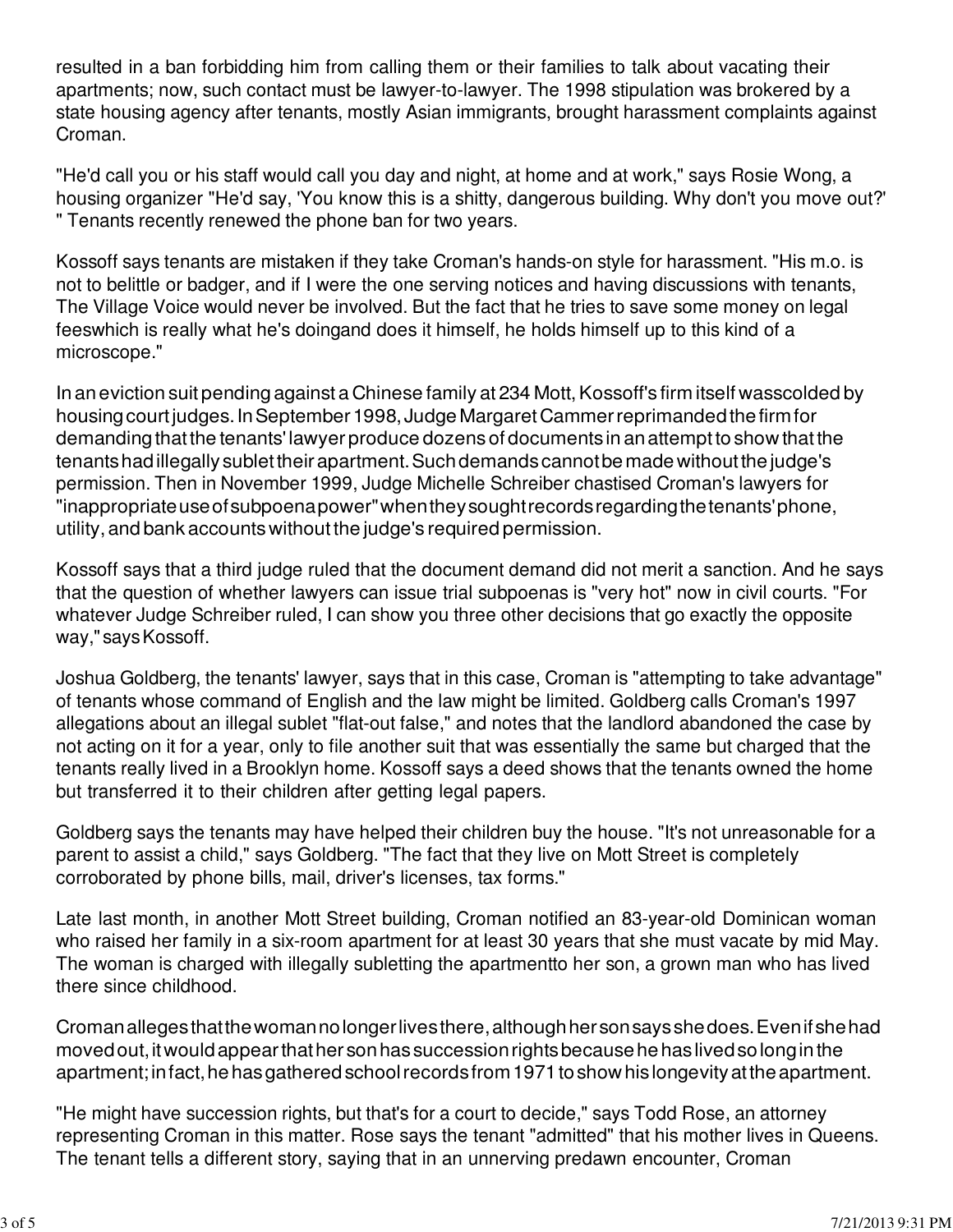approached him in the hallway. "Your mother lives in Queens, doesn't she?" Croman asked. The tenant, rattled, said yes, though he insists it's not true.

He also denies attorney Kossoff's allegation that he had pressed Croman "for a substantial and extravagant buyout." After the early-morning conversation, the tenant says, Croman suggested he could offer money "and maybe we won't have to go to court." Ultimately, the tenant rejected the buyout offer.

A few floors below is the empty apartment that was once home to the Zenteno family, where Antonio Zenteno was the long-term tenant of record. Clara Zenteno says Croman made good on a contract that offered her father \$10,000 to move out, but stiffed them on an oral agreement for another \$6000 to vacate sooner than the agreement called for.

"There's nothing about that in the agreement," Kossoff says of the \$6000. And he says that neither he nor Croman have heard any complaints from the Zentenos, adding that if the family contacted him or Croman, they would "rectify it. . . . This is a very serious matter for Steve, because he prides himself in his honesty. If someone says they were hoodwinked out of an apartment, that's horrible."

But Clara Zenteno says that's exactly what happened. "Croman used to come over to our old apartment every other week and ask us, 'Why don't you move? It's cramped in here.' " When the family finally did relocate, they say they were shortchanged. "He denies right to our face that he made the offer," says Clara Zenteno, "but he's done his dirty work."

When Croman won the bid on the three 18th Street buildings last May, he knew he'd nabbed a singular deal. Long owned by Beth Israel hospital, the property included 31 vacant apartments spread throughout 73 units. "These don't come along very often," Croman told Crain's New York Business. For New York City landlords, vacant apartments are a bonanza.

The buildings were unusual in another way: Years of dissatisfaction with Beth Israel had prompted the organization of a tenant association. Well-schooled in landlord-tenant law, its members challenged Croman in a way that few downtown tenants had.

"When Steve bought these buildings, he basically inherited the association," says Kossoff. "It did not form as a result of him buying these buildings. . . . And let's be practical: He wants the tenant association to go away. So he wants to do those things that will calm everybody down." Kossoff says Croman has, for example, given long-term tenants leases that were due to them under Beth Israel. "He has dealt with the tenant leaders to make sure that he's been responsive to their repair demands, but unfortunately there is spillover from Beth Israel."

Yes and no, say residents. While tenant Mardy Sitzer agrees that Croman has been "very magnanimous about repairs," she and others say there are problems that have nothing to do with Beth Israel. One is Croman's leasing of vacant apartments as dormitories for CUNY graduate students; Croman has changed about a dozen apartments to make three small, lockable rooms that share a kitchen and bath. Students say they each pay \$715 a month, for a total rent of \$2145.

"It's not that we mind students, but our fear is that we are living in a building that is being turned into a transient situation, when these are our homes," says Sitzer. "There's been no additional security, and there are a lot of copies of keys floating around." But Kossoff says the dorm rooms are an improvement: "They've had wild nurse parties that were a lot worse. These are not just students, they're graduate students."